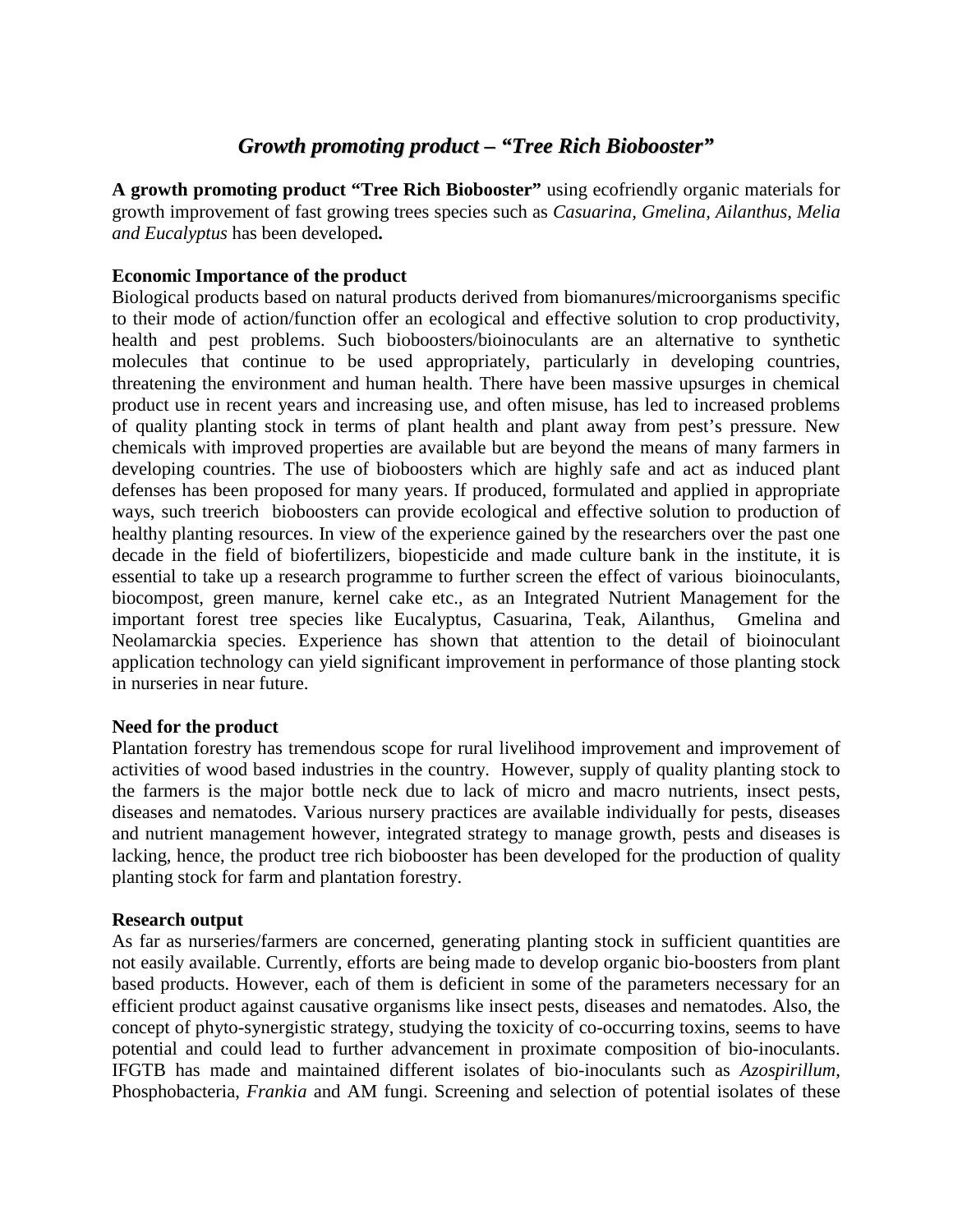beneficial microbes as biobooster are very much essential for increased productivity of commercially important tree species. As a result, it showed 30-40% increment in growth when compared to all other combinations.

# **Technology**

As an outcome of the result, mixtures were subjected to hydraulic pressure to make into a disc/pellet of 60mm/25mm size with 50-60gms. One pellet of the said size will expand to 12cm height with 6cm diameter after adding 350ml of water in a standard (6x15cm) polybag for raising seedlings.



**Treerich Biobooster – Organic growth promotor (Cost per pack: Rs.30/300 gram)**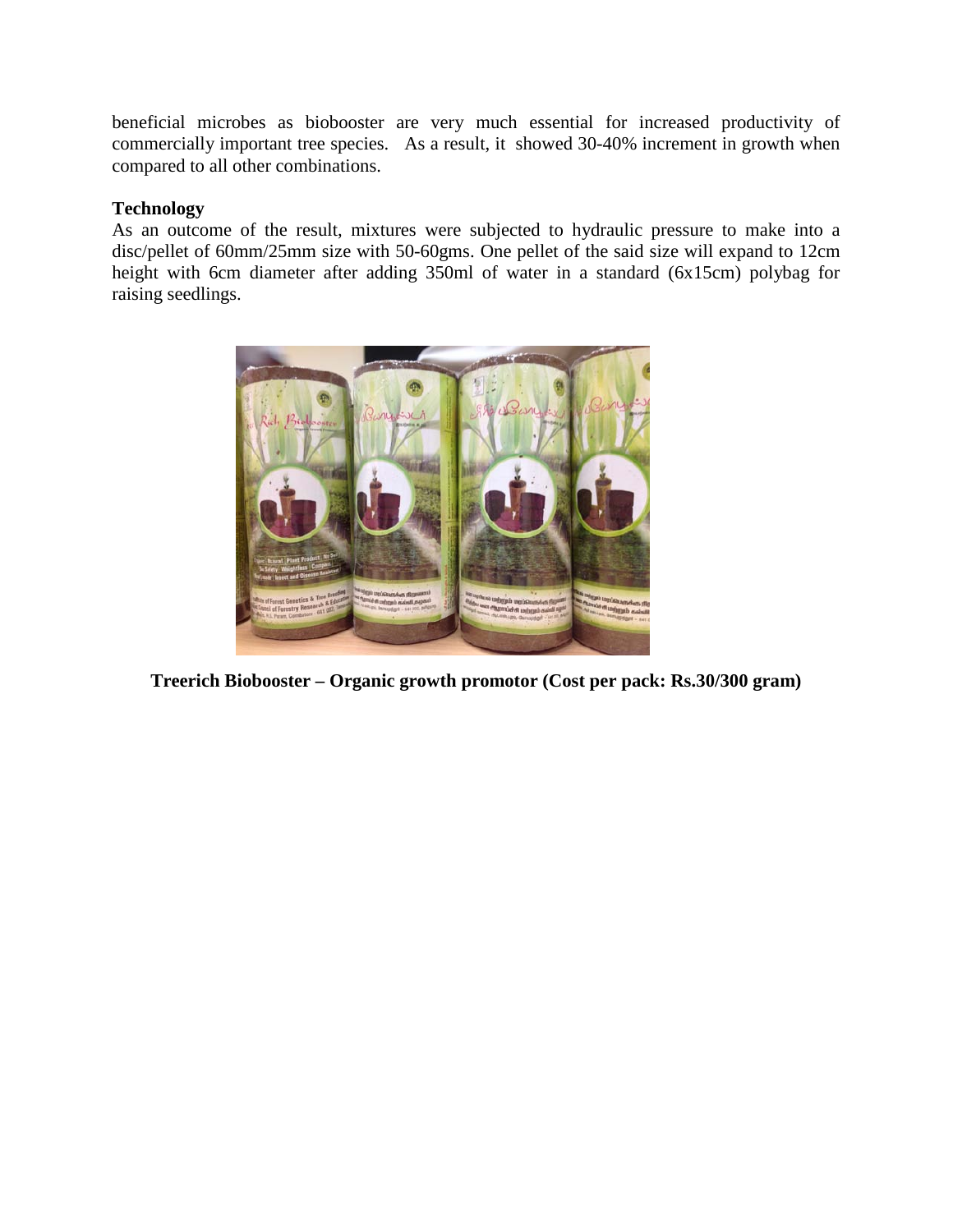# **Biopesticide -** *Hy-ACT &* **TreePAL<sup>H</sup>**

"**Hy Act & TreePAL<sup>H</sup>**"- a new biopesticidal product of seed oil based formulation developed from *Hydnocarpus pentandra* as a base in combination with pongamia, neem and lantana oils.

### **Nature of Technology:**

Ethnobotanical records indicate that *H.pentandra* oil possesses many medicinal properties. But no information on its pesticidal properties is available. Hence, the bioactivity was evaluated on the key insect pests of Ailanthus, Casuarina and Teak. Preliminary study conducted both in the laboratory and field conditions revealed that the oil possesses insecticidal properties against these pests. The oil formulation showed effectiveness in managing the insect pests in terms of larval mortality; *Hyblea purea* (80-90%), *Inderbella quadrinotata* (60-80%) and *Eligma narsisuss indica* (45-55%). The formulation is also found to act as feeding deterents, growth inhibitors, repellents (or) oviposition inhibitors against the target species. Therefore, *H.pentandra* oil seed fractions were considered as promising biopesticide against these pests and the formulation named as "**Hy-ACT** (**HyPSO 25 EC) & TreePAL<sup>H</sup>**" have been prepared and released.

# **Beneficiaries of the Technology**

# **Prominent beneficiaries / user groups**

User groups are farmers and State Forest Departments and Forest Development Corporation and other industries who are investing considerable amount of resources in search for pesticides, drugs and related processes.

The products developed have been introduced during "Tree Growers Mela 2012" & 2013 conducted at the IFGTB, Coimbatore. Sample products have been given to selected fifty farmers and feedback/queries have been collected. Dr. S. Murugesan was invited to give special lecture on the product during Coimbatore Tree Growers Association meeting. The products information have been published in local Tamil magazines and wide demand has been received from farmers not only for tree crops but for Agriculture.

### **Economic significance**

### **Potential to address Livelihood issues and generate additional income**

Biopesticide developed by an exploitation of natural plant resource is an environmentally safe method. The productivity of the short rotation native tree species was increased by protecting them from insect pests and diseases using biopesticides from forest resources. Since the preparation and formulation of botanicals insecticides was not expensive, the growers need to spend very less money for the management of insect pests. Since the development of biopesticide is user friendly, self help group can be well benefited to make the product in a large scale which gives them additional income.

### **Productivity enhancement and economic benefits over replaced technology**

Pest management through botanical pesticides will help in sustainable forest development by reducing the pressure inflicted by the insect pests and also help to conserve the non target/beneficial organisms by not using scientific chemical pesticides. The tree damage is very much reduced by using the biopesticide which causes the death of the larva in early instar itself.